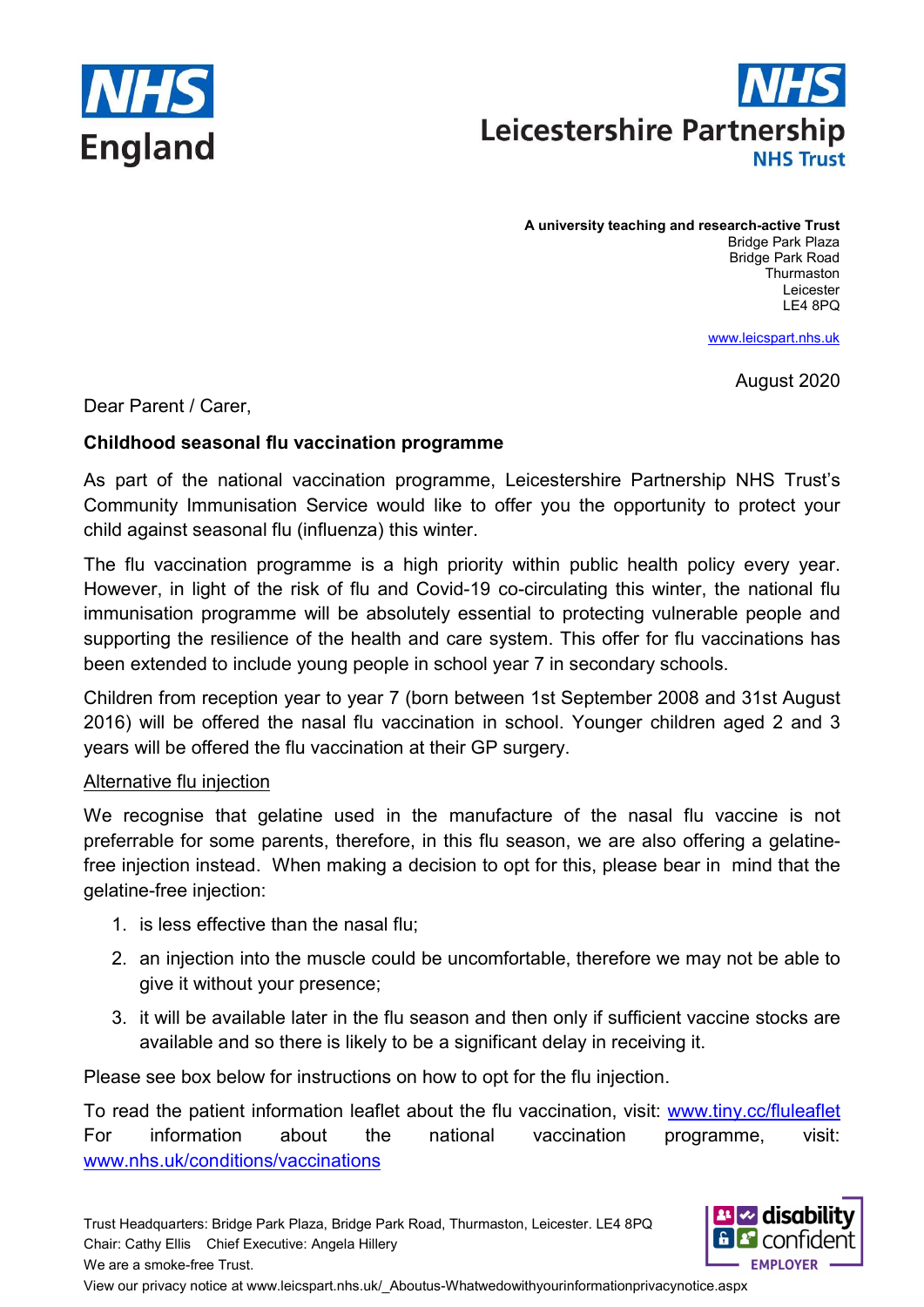## To be given the vaccination in school you need to complete an ONLINE consent form by visiting: www.leicsandrutlandimms.co.uk/Forms/Flu

You will need a code for your child's school. For Enderby Danemill Primary School the code is LE140316

If you want to opt for the flu injection, please complete the consent form as normal. On the consent page, select 'No' to the nasal flu and you will be given the option of the flu injection.

**Top tip:** Ensure that the email addresses match and that there are no spaces or punctuation before or after the email address and the school code.

You will need to fully complete the consent form as soon as possible after receiving this letter.

If you are unable to complete this online, please ring us to complete this over the phone on 0300 300 0007 (select option 1 then option 4).

You will be informed of the vaccination date by your school. These dates are also available on our website, visit: www.leicspart.nhs.uk/communityimms

Children with health conditions who normally receive the flu vaccination at their GP surgery can now have their vaccination at school. Almost all children will be eligible to have the vaccine as a nasal spray. A very small number of children may be unable to have nasal spray for medical reasons. If this is the case, we will call you to explain why and discuss whether your child is eligible for an injectable vaccine.

It would be helpful if you talk to your child about this vaccination to prepare them. There is a short animated film that we have developed for children which explains what flu is and how the nasal flu vaccine works. You can watch this with your child by visiting: www.healthforkids.co.uk/staying-healthy/stopping-flu The website is also a wonderful resource on health-related subjects and includes exciting activities and interactive content for children.

The team offer the vaccination in schools. We are working closely with your child's school to ensure that all appropriate Covid safety measures are in place to ensure the safe delivery of the vaccine.

If your child or a family member they live with is self-isolating or experiencing any of the symptoms listed below on the day of the session then please do not attend.

- High temperature you feel hot to the touch on your chest or back
- A new continuous cough this means you have started coughing repeatedly.
- A loss or change to your sense of smell or taste this means you've noticed you cannot smell or taste anything, or things smell or taste different to normal.

If you are absent on the day, an additional opportunity will be made available for the vaccination. Please note this vaccine will not be routinely offered by your GP.